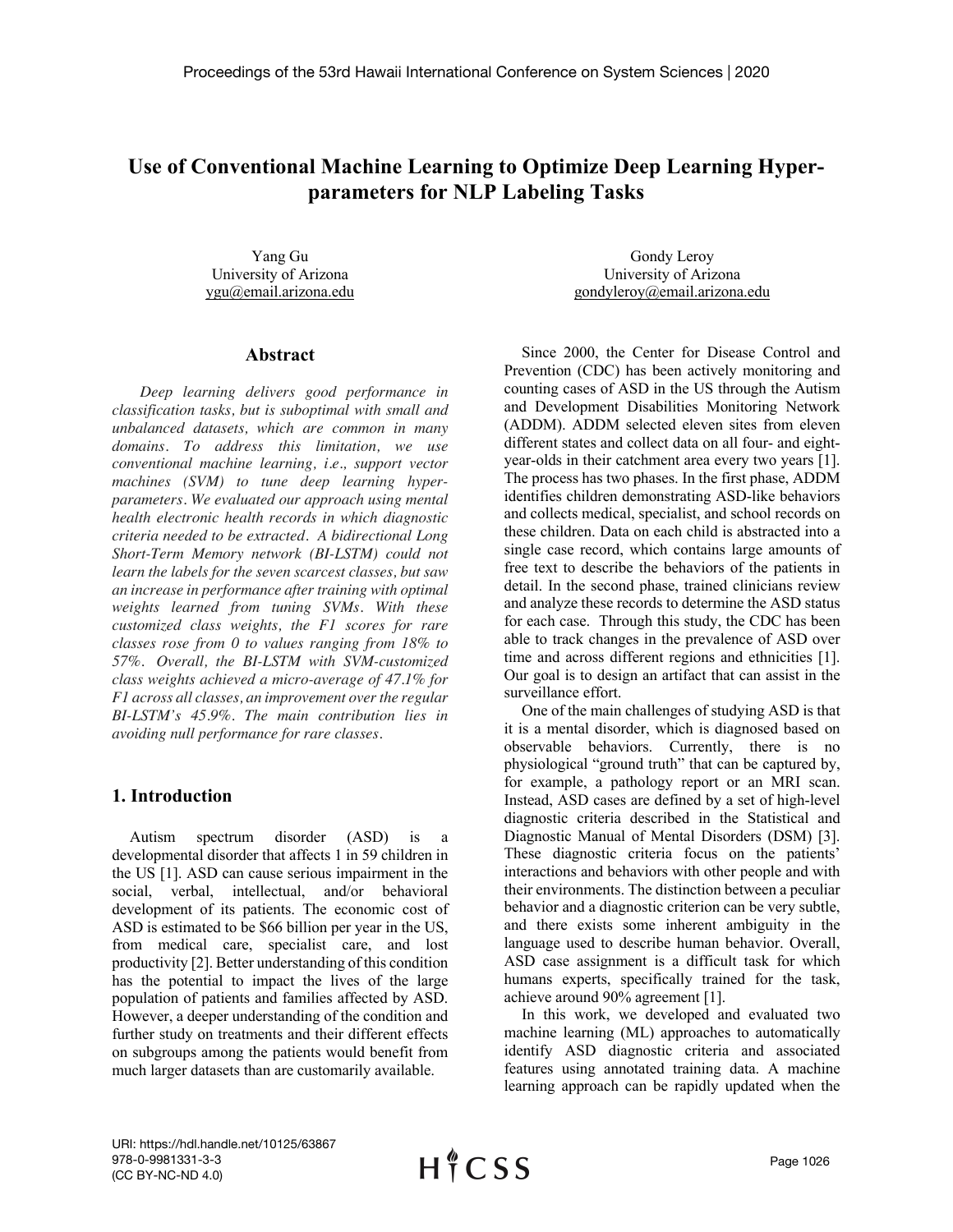diagnostic standards in the domain evolves, as it did when the DSM updated to the Fifth Edition in 2013. However, the complexity of the class definitions, scarcity of expert-annotated training data, and unbalanced classes pose a challenge for applying stateof-the-art deep learning models. In this work, we first used Support Vector Machines (SVMs) to serve as our baseline and compared them with Bidirectional Long Short-Term Memory (BI-LSTM) networks, a popular deep learning model for text data. We then leveraged SVMs to alleviate weaknesses displayed by the BI-LSTM. The SVM can be trained more quickly than a BI-LSTM, allowing us to conduct grid search to optimize model hyperparameters. We searched through hyperparameters that controlled the shape of the separation plane and class weights to account for unbalanced data, the latter of which can be directly adapted for training an LSTM on the same dataset.

We found that overall, fine-tuned SVMs perform nearly as well as a BI-LSTM in classifying most classes in our data. Our dataset is highly unbalanced, with positive instances appearing in only 0.1% to 3% of all training sentences. Between the small class ratio and limited number of training instances overall, machine learning with this dataset is very difficult. In addition, the best class-weighting scheme found during tuning the SVM can be leveraged during deep learning to improve the performance of the BI-LSTM for extremely sparse classes. Our best system, a BI-LSTM with custom class-weights informed by tuning SVM, achieved a micro-average of 47.1% for F1 across all classes. This work demonstrates two contributions. First, we make a clinical contribution: while this result is insufficient for automated clinical deployment, the system would already be helpful as an assistive tool for clinicians. Second, this study demonstrates a method for selecting machine learning algorithms and model hyperparameters for future work with limited, real-world text data.

# **2. Related work**

### **2.1 Design Science Research**

Hevner's framework [4] for information systems (IS) design science research describes the connecting role IS research plays between a business environment and knowledge base. Business needs of the environment should drive the design of the artifact, and technical foundations from the knowledge base are drawn upon to create the artifact itself. The environment for our work is the ASD surveillance and research community, as well as the community of ASD patients and service providers in a broader sense. This environment needs efficient and accurate analysis of ASD electronic health records (EHR). Since healthcare is a high-stakes domain, practitioners are wary to adopt on black-box solutions with uninterpretable decision processes [5, 6]. Furthermore, the domain's primary duty is to provide care to patients, and thus has only a limited amount of resources devoted to the development of technical artifacts.

From the knowledge base, we draw on two technologies: natural language processing (NLP) and ML. NLP aims "to get computers to perform useful tasks involving human language" [7]. In our use case, we apply NLP to identify clinically relevant information from free text in the ASD EHR. ML algorithms can analyze information and create classification models to infer a class label based on the input data. Evaluation of the artifact is guided by wellestablished methodology for evaluating ML models and standard evaluation metrics.

### **2.2 Environment: ASD surveillance**

The ADDM defines ASD case status using diagnostic criteria from the DSM. When surveillance started in 2000, the data were analyzed with DSM Fourth Edition, Text Revision (DSM-IV-TR) [8], but the field has since updated diagnostic practices and criteria and since 2014 uses the fifth edition of the DSM (DSM-V). DSM-IV-TR defined four diagnostic criteria for each of three dimensions: social interaction, communication, and stereotyped behaviors. An ASD case must meet six or more diagnostic criteria; with at least two from the social dimension and at least one each from the other two. DSM-V uses seven diagnostic criteria across two categories. A positive case must exhibit all three criteria under category  $A (A1 - A3)$  and at least two under category  $B$  ( $B1 - B4$ ). Since the domain undergoes such drastic changes over time, it is worthwhile to develop a fully automated approach that can also adjust to such changes. In addition to the diagnostic criteria, clinicians also make note of associated features (AFs), which are behaviors commonly seen in children with ASD but do not contribute to the diagnosis. Table 1 briefly summarizes the DSM-V diagnostic criteria and relevant AFs  $(AF1a - AF14)^1$ .

Identifying the DSM diagnostic criteria from text is very challenging because there is a high level of

<sup>&</sup>lt;sup>1</sup> AF9 has been defined for an earlier round of surveillance but dropped in the current iteration with DSM-V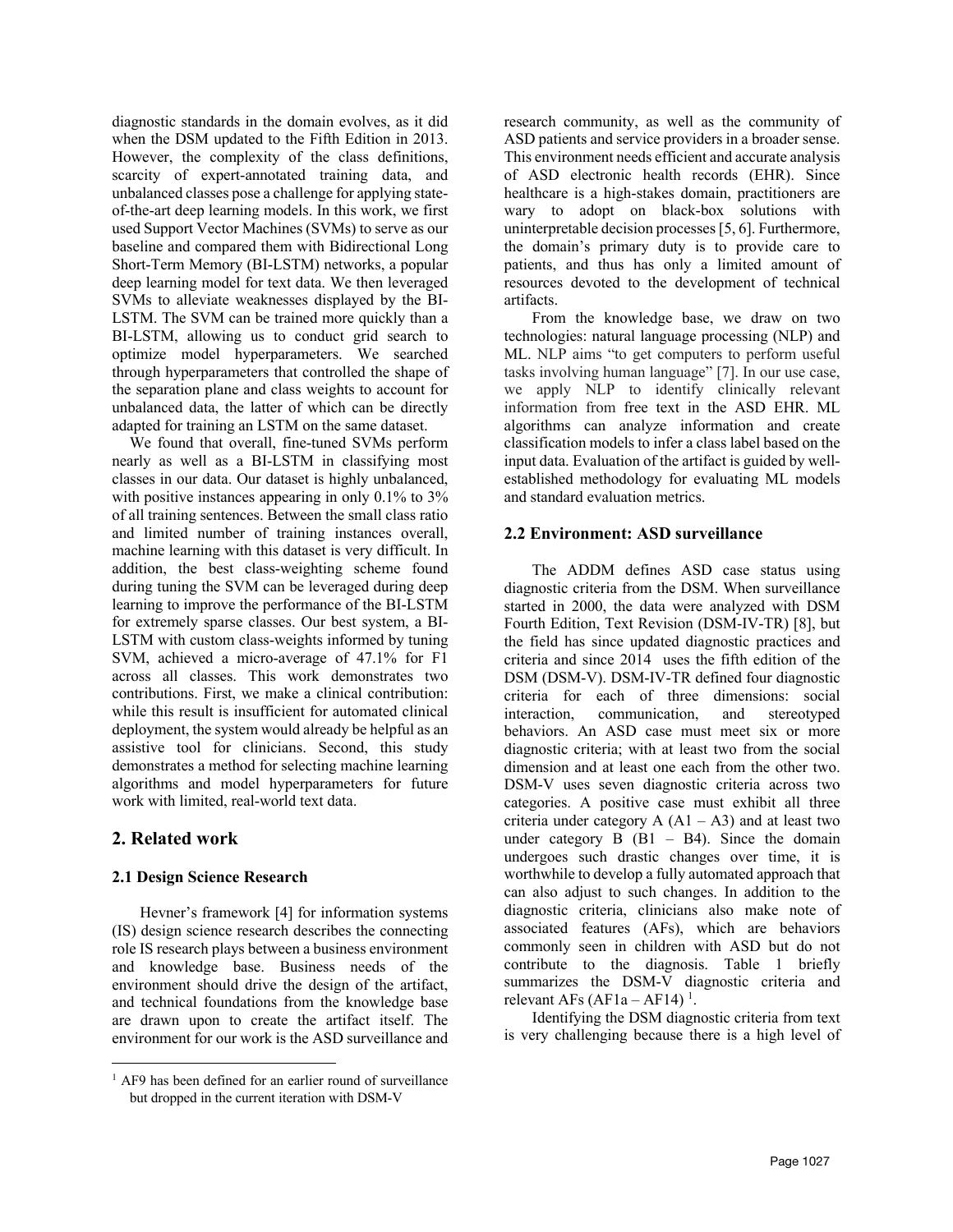variety in the textual features associated with each criterion. There are two reasons for this diversity in expression: the definition of a criterion can encompass a wide range of phenotypes, or observable behaviors, and the linguistic variation involved in describing human behaviors. For example, criteria A3 under DSM-V is defined as "deficits in developing, maintaining, and understanding relationships". This includes impairments in adjusting to social contexts, playing with children, being aware of others, among other characteristics. From our EHR data, we have seen phrases such as "he often seems confused and unaware of others around him" and "seem to be out of touch with the world around him" to describe impairment in adjusting to social contexts. To describe

#### **Table 1. Description of DSM-V Diagnostic Criteria and Associated Features for ASD**

| Diagnostic<br>Criteria or | Description                                          |  |  |  |  |  |
|---------------------------|------------------------------------------------------|--|--|--|--|--|
| Associated<br>Features    |                                                      |  |  |  |  |  |
| A <sub>1</sub>            | Social-emotional reciprocity                         |  |  |  |  |  |
| A2                        | Nonverbal communicative behaviors                    |  |  |  |  |  |
| A <sub>3</sub>            | Developing<br>and<br>understanding<br>relationships  |  |  |  |  |  |
| B1                        | Stereotyped movements or speech                      |  |  |  |  |  |
| B2                        | Insistence on sameness or routines                   |  |  |  |  |  |
| B <sub>3</sub>            | Highly restricted or intense interests               |  |  |  |  |  |
| B4                        | Unusual sensory reactivity                           |  |  |  |  |  |
| AF1a                      | Abnormalities in eating or drinking                  |  |  |  |  |  |
| AF1b                      | Abnormalities in sleeping                            |  |  |  |  |  |
| AF2                       | Abnormalities in mood or affect                      |  |  |  |  |  |
| AF3                       | Abnormalities<br>in<br>skill<br>cognitive            |  |  |  |  |  |
|                           | development                                          |  |  |  |  |  |
| AF4                       | Aggression                                           |  |  |  |  |  |
| AF5                       | Argumentative, oppositional, defiant,<br>destructive |  |  |  |  |  |
| AF6                       | Delayed motor milestones                             |  |  |  |  |  |
| AF7                       | Hyperactivity                                        |  |  |  |  |  |
| AF8a                      | Lack of fear in response to real dangers             |  |  |  |  |  |
| AF8b                      | Excessive fear of harmless events                    |  |  |  |  |  |
| AF10                      | Self-injuring behavior                               |  |  |  |  |  |
| AF11a                     | Staring                                              |  |  |  |  |  |
| AF11b                     | Seizure-like activity                                |  |  |  |  |  |
| AF12                      | Temper tantrums                                      |  |  |  |  |  |
| AF13a                     | Language delay/disorder                              |  |  |  |  |  |
| AF13b                     | Nonverbal child                                      |  |  |  |  |  |
| AF14                      | Play delay                                           |  |  |  |  |  |

a child not playing with peers, the records have noted "he prefers to play alone rather than with others" and "he sometimes avoids playing with peers". The heterogeneity in the language and semantics associated with each criterion makes this a challenging task for automation.

# **2.3 NLP and healthcare applications**

To apply technology to text, we must first represent text in a way suitable for computation. The classical approach is a bag of words (BOW), which represents a collection of documents as a large, sparse matrix. Every row in the matrix presents one document and every column represents a word in the entire vocabulary. BOW has three weaknesses: it mostly contains zeros, it cannot encode the sequence of words, and it does not encode similarity between words. Even so, this representation has worked well and it requires much more sophisticated approaches with longer development time to improve significantly from this baseline [9].

An alternative representation is word embedding, which represents each word as a dense vector of a predetermined size (usually 50 to 300 dimensions). Based on the principle that similar words appear in similar contexts, numerical values in the word vectors can capture similarity between words based on their cooccurrence in a large, unlabeled corpus. Word2Vec with skip-gram is an efficient embedding algorithm [10]. It scans sentences in a corpus and learns to predict a word's context within a given window. Word embeddings are commonly used to compute a measure of similarity [11] or to automatically identify similar words related to concepts of interest [12].

NLP technologies have been applied to a variety of tasks in the medical domain. Named entity extraction (NER), a common task in medicine, refers to identifying entities such as diseases or body parts from medical literature and EHR [13-15]. Text classification assigns a label or a class to a document. In the medical domain, this can be used to determine if a text refers to a positive instance of a particular medical condition [16, 17]. Support vector machines (SVM) is a popular algorithm that generally performs well in a variety of tasks, including clinical applications [13, 14, 18].

ML requires labeled training data. However, many clinical applications that require expert knowledge, including ours, face a shortage of expertlabeled training data. In addition, the decision process for most machine learning algorithms is not interpretable by humans. In domains with high stakes and high expectations of transparency, such as healthcare, it is impractical to expect that the domain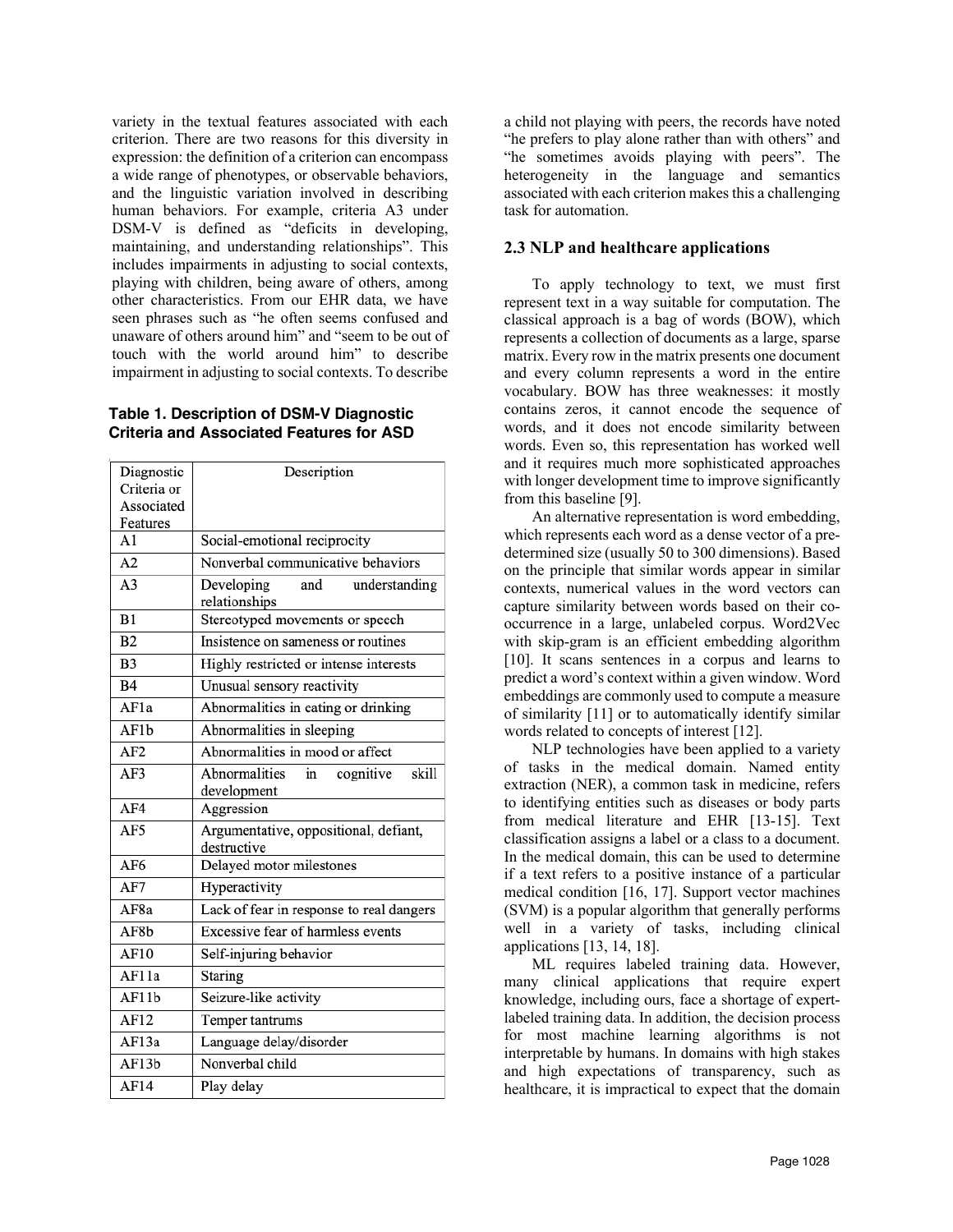will adopt a black-box that cannot explain or justify its decisions.

### **2.3 Learning with class imbalance**

Data imbalance has been known to cause challenges with machine learning and classification. However, unbalance in the ratio between classes are inherent in some domains, such as disease or fraud detection, in which the phenomenon of interest naturally occurs infrequently. There is extensive research on this topic in machine learning, but most methods come down to one of two approaches: adjustments at the sample level or the algorithmic level [19]. At the sample level, the data can be forcibly balanced by under-sampling, over-sampling, or data generation. At the algorithmic level, the cost of different classes can be adjusted. The cost of different classes is a hyper-parameter in many algorithms.

# **2.4 Deep Learning for NLP**

Deep learning uses deep neural networks with multiple layers and specialized architectures to capture specific types of information from data. For example, Convolutional Neural Network (CNN) is a type of deep learning model that specializes in identifying important features that occur in a fixed-size region, such as a curve or an edge in an image, or an n-gram in text [20]. CNNs are especially useful for image recognition but have also be applied successfully to NLP tasks [21, 22].

Long Short Term Memory (LSTM) is a type of Recurrent Neural Network (RNN) designed to capture long-term dependencies in a sequence and has been shown to work well for language tasks [23, 24]. RNNs take in the output from the previous state in the sequence  $(\text{state}_{t-1})$  as an additional input while processing the current state (state $_{t}$ ), allowing it to retain information in the entire sequence. However, information from earlier states decay exponentially as the RNN processes additional elements in the sequence. LSTM uses additive rather than multiplicative operations to avoid exponential decay of information, and uses logical gates to "forget" irrelevant data [23]. The Bidirectional RNN architecture adds a backward RNN layer, in which output from the next element in the sequence (state $t+1$ ) captures information from upcoming element in the sequence [25]. The bidirectional LSTM (BI-LSTM) can theoretically capture long term dependences in both directions, making it a very powerful architecture for NLP tasks [26-29].

#### **Figure 1. Simplified illustration of BI-LSTM**



Both CNNs and RNNs are widely used in NLP. However, there is no clear winner when it comes to their comparative performance – the most suitable model selection depends on the nature of the task [20].

There are some practical challenges for adopting a deep learning approach. Firstly, deep learning models are complex, usually containing millions of trainable parameters. Training these models require a large amount of data and computational resources. Secondly, the performance of deep learning algorithms is sensitive to model hyperparameters. Optimizing the hyperparameter search process is an active area of deep learning research [30, 31]. Hyperparameters are typically optimized through a long and expensive search process that trains and tests the network with multiple combinations of potential hyperparameters. Overall, while deep learning models have the potential to deliver good performance, compared to traditional machine learning algorithms, they also require a higher level of resources in data, computing power, and training time.

# **3. Research Questions**

Our goal is to leverage NLP and ML technologies to provide decision support for ASD diagnosis by automatically identifying ASD diagnostic criteria from EHR. We frame the task as a multi-label sentence classification problem, to determine which sentences contain a positive instance of a diagnostic criterion. The clinician can quickly verify if each sentence identified by the system contains diagnostic criteria for ASD. Then, the clinician can decide if such a set of diagnostic criteria constitute a positive ASD case, and use the sentences identified by the system as evidence to explain their decision to patients or other providers. This setup is designed with the business environment in mind, and the goal is a semi-automated decision support system that aims to facilitate and expedite the diagnostic process while keeping a human clinician in the loop. The automated classification can improve work efficiency by filtering out irrelevant sentences that do not include diagnostic criteria, and leaving the final diagnosis to the human in the loop is more acceptable by the high-stakes healthcare domain.

Our domain reflects challenges for NLP and ML found in many real-world applications. First, our data set is small. For training, we have approximately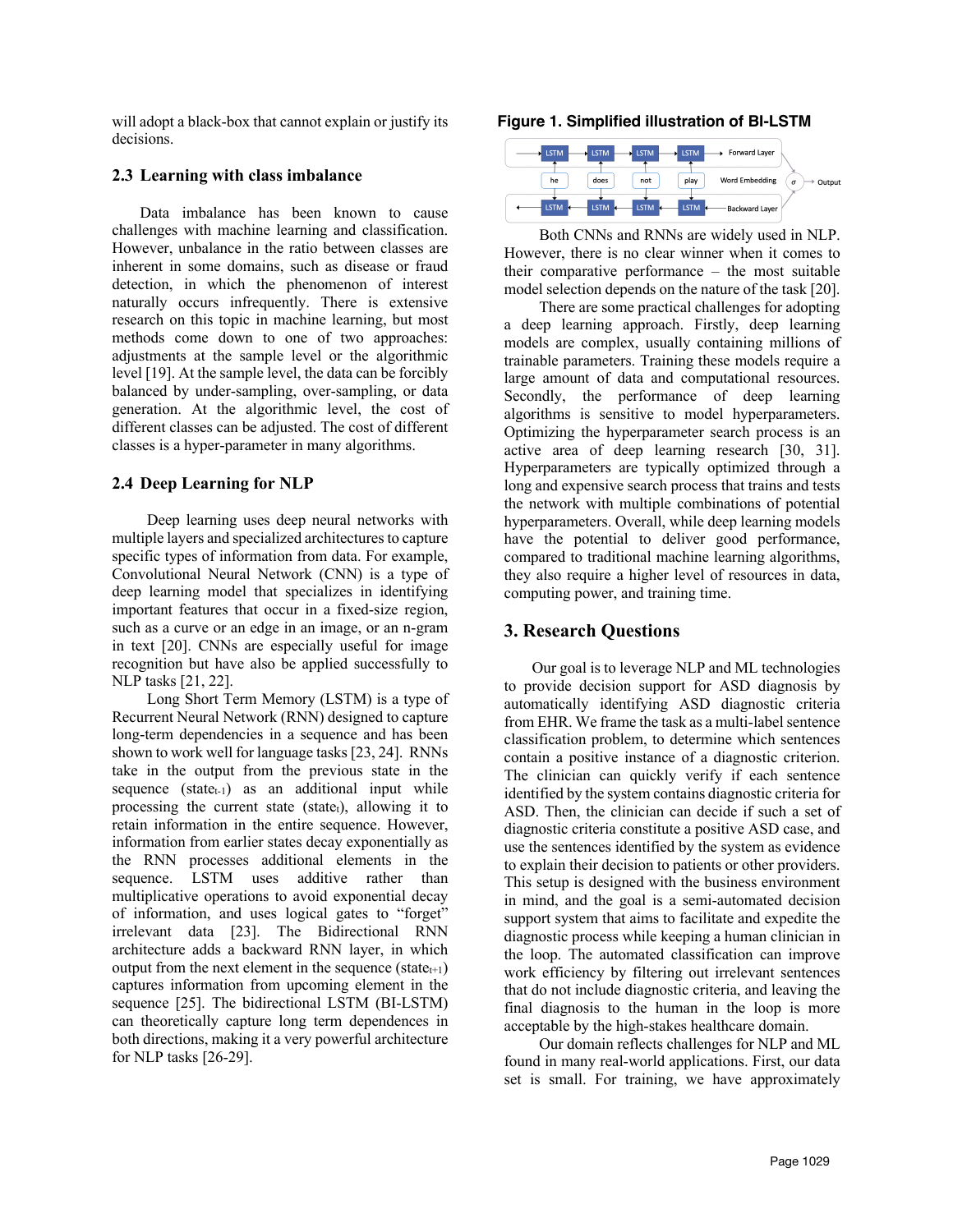26,000 sentences from 120 EHR records. Some labels have fewer than 100 positive examples  $(0.5\% \text{ of }$ sentences). This is a small dataset for deep learning. Moreover, our data demonstrates a high level of diversity in the training examples. The lexical features and semantics for the diagnostic criteria, i.e., the labels we want to assign, differ widely per criterion. Given these challenges, our labeling task is a difficult classification problem.

While deep learning models can make sophisticated classifications, our dataset may be too small and unsuited for employing such complex models. Complex models can easily overfit the small number of training examples, or conversely, there may not be enough information in the data to inform the large number of model parameters. Theories and empirical results from the literature point to a general, "out-of-the-box" architecture for this type of problem. For example, gated RNNs, such as LSTM or GRU (Gated Recurrent Units), are commonly used for text data. However, deep learning is highly sensitive to network architecture and model hyperparameters, which are time-consuming and computationally expensive to optimize. Compared to deep learning, classic ML algorithms are faster to tune and train, so we can search over a larger parameter space during tuning and more likely to find a fine-tuned model for a particular dataset. Usually, the hyperparameters for a model depend on characteristics of the data: complexity or dimension of the data, separability between classes, impact of scaling, and imbalance. Therefore, we pose the following research questions:

RQ 1: Can fine-tuned classic ML models outperform "out-of-the-box" deep learning on NLP classification tasks with relatively small training data?

RQ 2: Can we use insights from tuning traditional ML models to inform training and parameter tuning for deep learning models?

# **4. System description**

# **4.1 Classifiers**

We choose two classification approaches for the task. SVM is a reliable, classic ML algorithm that has shown superior performance in a variety of text classification applications and competitions [13, 14, 18, 24]. BI-LSTM is a popular deep learning architecture that can model variable-length sequences such as text, and underlies various state-of-the-art models for NLP tasks [26-29].

**SVM.** The SVM classifier draws a hyperplane through the high dimensional space in which data is embedded, to separate data into different classes. The algorithm first identifies "support vectors", or edgecases that exist on the boundary between classes. Then, it finds a separation hyperplane which maximizes the margin between the hyperplane and the support vectors on both sides. Parameters in the algorithm, C and gamma, can be adjusted to be more or less "forgiving" of training data that fall on the other side of the hyperplane, which can be very useful in modeling some datasets. SVM traditionally create a linear separation, but kernel functions can be used for data with non-linear separation between classes. In this work, we use the radial basis function (rbf) kernel. We used scikit-learn's implementation of the SVM in Python [32]. Since the SVM naturally has a two-class formulation, we used the "one-vs-all" training approach to detect the presence of each diagnostic criteria. Our BOW features are the 5000 most frequent tokens from the training data. Since this is a sentence classification task, each row in the BOW matrix is a sentence instead of a full EHR document.

**BI-LSTM.** We used a BI-LSTM with tunable pretrained embeddings. The input into the BI-LSTM is 200-dimensional pretrained word embeddings from 4480 ASD EHR from 2000-2010, the complete set of unlabeled EHR text from one ADDM surveillance site during that time. Each LSTM Layer has an internal layer size of 350 and was trained with a dropout ratio of 0.5. We use a sigmoid output layer with one unit for each label. The model is set to train for up to 50 epochs with early stopping. In practice, most models in our experiment trained for less than 25 epochs. In this study, we used Keras (2.1.5) [33] to implement the BI-LSTM and Deeplearning4J's word2vec implementation [34] to train the word embeddings.

# **4.2 Tuning process**

On a personal computer, it takes a few minutes to train an SVM on our dataset, compared to approximately two hours needed to train a BI-LSTM. Therefore, we can conduct fairly thorough parameter tuning for the SVM through-grid search. We validated the parameters on 20% of our training examples, and retrained the final model using the entire dataset based on the best set of parameters.

It is less feasible to exhaustively tune the BI-LSTM through grid-search. We selected the baseline architecture based on a manual search, guided by our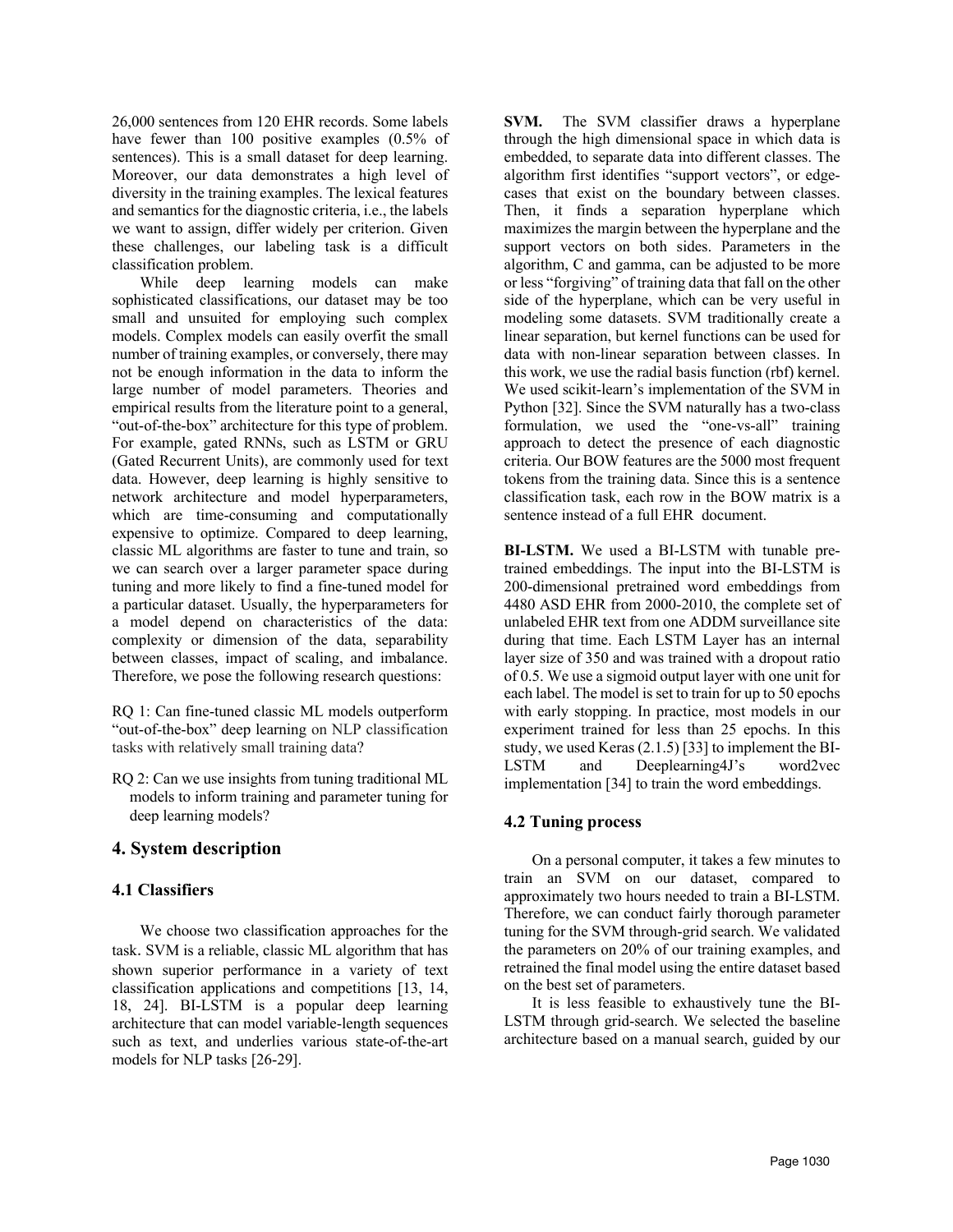previous experience working with text data and common values seen in literature.

Of the training parameter we tuned for the SVMs, class weights are the set of values most suitable to be adapted for training the BI-LSTM. Since we have a highly imbalanced dataset, we can increase the weights of the minority class to increase their impact on the model. We evaluate the impact of these weights by comparing two BI-LSTM models. The first BI-LSTM uses only naïve under-sampling: half the cases without any positive label were removed from training. Then, we also tested a version of BI-LSTM which, in addition to under-sampling, the classes are weighted by the best values found by tuning the SVMs. We will discuss the optimal weights in more detail in the Results section.

In summary, we compare the following three systems:

- SVMs: a set of highly tuned SVMs, one for each class (uses optimal class weights found through grid search)
- BI-LSTM-1: a regular BI-LSTM (uses naive under-sampling that removes half of all negative training examples)
- BI-LSTM-W: a BI-LSTM (uses naive undersampling that removes half of all negative training examples, then trained with class weights learned from tuned SVMs)

### **5. Evaluation**

#### **5.1 Dataset**

Our dataset consists of 170 EHR records containing 38,934 sentences collected for ADDM from 2012 to 2014. A clinical expert working for ADDM tagged texts in the record with applicable DSM-V features. We used 26,013 sentences (from 120 EHRs) for training and 12,921 sentences (from 50 EHRs) for testing. Table 2 below summarizes the counts and distributions of the classes or labels for the classification task. For this study, we included Associated Features (AF) as well as diagnostic criteria. Associated Features are behaviors commonly found in children with ASD but are not (yet) included in diagnostic criteria.

#### **5.2 Evaluation metrics**

Since we have an extremely unbalanced dataset, we use precision, recall, and F1 to assess system performance instead of overall accuracy. The metrics are defined as follows ( $TP = True$  Positive;  $TN = True$ Negative;  $FP = False Positive$ ;  $FN = False Negative$ .

| Table 2. Statistics of training and testing Data |  |  |  |
|--------------------------------------------------|--|--|--|
|--------------------------------------------------|--|--|--|

| Diagnostic      |            | Train          | Test           |          |  |
|-----------------|------------|----------------|----------------|----------|--|
| Criteria or     |            | $(N = 26,013)$ | $(N = 12,921)$ |          |  |
| Associated      |            |                |                |          |  |
| Features        |            |                |                |          |  |
|                 | Count      | $\%$           | Count          | $\%$     |  |
| A1              | 697        | 2.7            | 371            | 2.9      |  |
| A2              | 340        | 1.3            | 166            | 1.3      |  |
| A3              | 457        | 1.8            | 202            | 1.6      |  |
| B1              | 394        | 1.5            | 182            | 1.4      |  |
| B <sub>2</sub>  | 249        | 1.0            | 162            | 1.3      |  |
| B <sub>3</sub>  | 125        | 0.5            | 85             | 0.7      |  |
| <b>B4</b>       | 496        | 1.9            | 321            | 2.5      |  |
| AF1a            | 84         | 0.3            | 48             | $_{0.4}$ |  |
| AF1b            | 41         | 0.2            | 17             | 0.1      |  |
| AF <sub>2</sub> | 257        | 1.0            | 172            | 1.3      |  |
| AF3             | 31<br>0.1  |                | 7              | 0.1      |  |
| AF4             | 195        | 0.7            | 89             | 0.7      |  |
| AF5             | 273        | 1.0            | 110            | 0.9      |  |
| AF6             | 215        | 0.8            | 204            | 1.6      |  |
| AF7             | 462        | 1.8            | 216            | 1.7      |  |
| AF8a            | 57         | 0.2            | 21             | 0.2      |  |
| AF8b            | 19<br>0.1  |                | 8              | 0.1      |  |
| AF10            | 45<br>0.2  |                | 22             | 0.2      |  |
| AF11a           | 14         | 0.1            | 8              | 0.1      |  |
| AF11b           | 20         | 0.1            | 20             | $_{0.2}$ |  |
| AF12            | 123<br>0.5 |                | 75             | 0.6      |  |
| AF13a           | 2.3<br>606 |                | 296            | 2.3      |  |
| AF13b           | 11         | 0.0            | 22             | 0.2      |  |
| AF14            | 72         | 0.3            | 40             | 0.3      |  |

$$
precision = \frac{TP}{TP + FP}
$$

$$
recall = \frac{TP}{TP + FN}
$$

$$
F1 = 2 * \frac{Precision * Recall}{Precision + Recall}
$$

#### **5.3 Results**

The results of the classification system are summarized in Table 3. The highest F1 value for each class is shown in bold, and the null values in italics. The SVMs achieved a micro-averaged F1 value of 46.7% across all classes, and outperforms the LSTM in 10 of the 24 classes in this study. This algorithm performed best for class AF12, reaching F1 of 80.5%, the best F1 out of all classes in this study. It performed worst for classes AF11a and AF11b, reaching F1 of 2.5% and 7.5% respectively.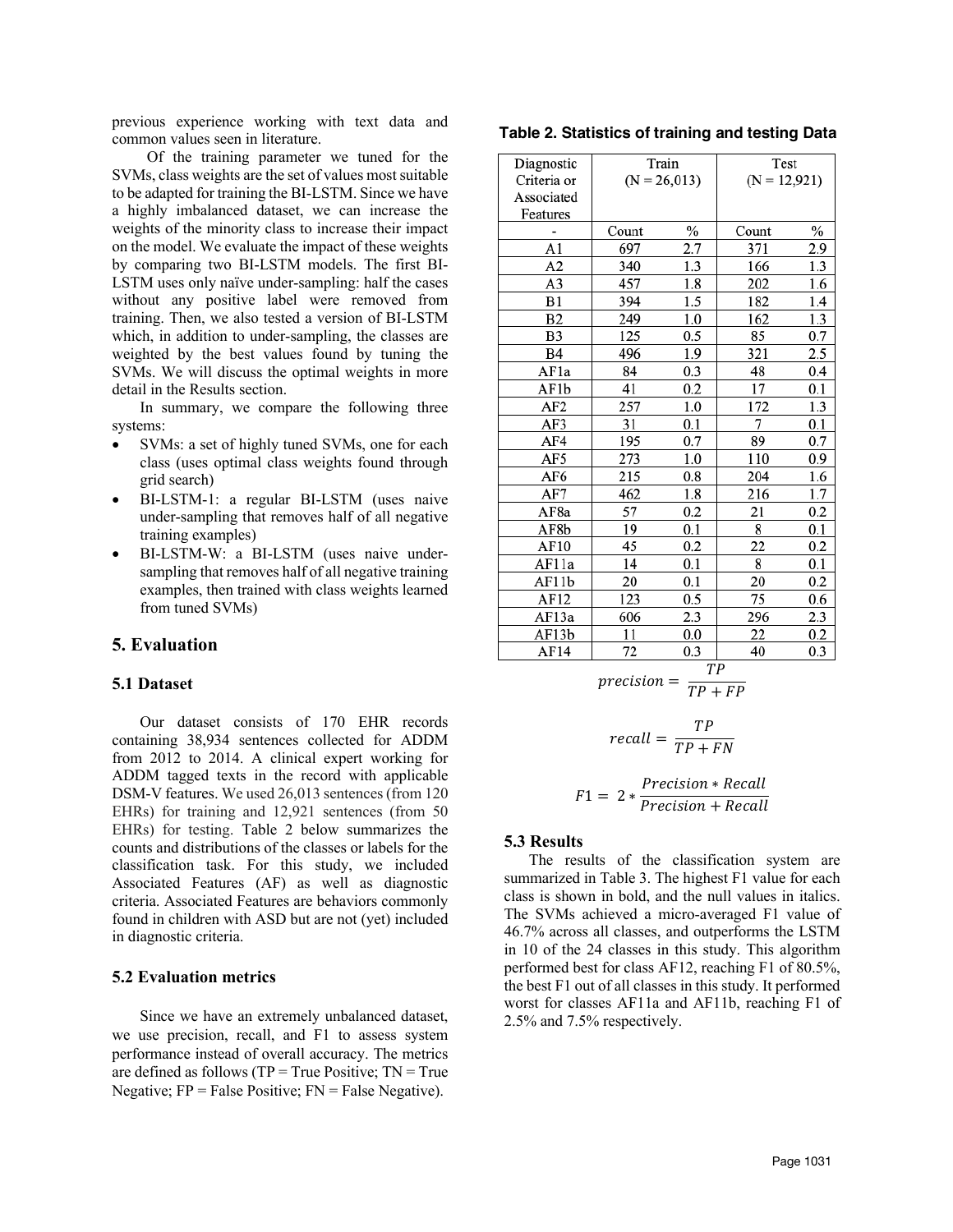| <b>Class</b>      | <b>SVMs</b> |        |       | BI-LSTM-1 |        |       | <b>BI-LSTM-W</b> |        |       |
|-------------------|-------------|--------|-------|-----------|--------|-------|------------------|--------|-------|
|                   | Precision   | Recall | F1    | Precision | Recall | F1    | Precision        | Recall | F1    |
| A <sub>1</sub>    | 0.606       | 0.407  | 0.487 | 0.497     | 0.499  | 0.498 | 0.450            | 0.437  | 0.443 |
| A2                | 0.577       | 0.723  | 0.642 | 0.599     | 0.621  | 0.610 | 0.450            | 0.813  | 0.579 |
| A <sub>3</sub>    | 0.454       | 0.460  | 0.457 | 0.695     | 0.327  | 0.444 | 0.522            | 0.475  | 0.497 |
| B1                | 0.597       | 0.456  | 0.517 | 0.446     | 0.495  | 0.469 | 0.462            | 0.528  | 0.492 |
| B <sub>2</sub>    | 0.733       | 0.525  | 0.612 | 0.648     | 0.488  | 0.556 | 0.525            | 0.593  | 0.557 |
| B3                | 0.509       | 0.329  | 0.400 | 0.500     | 0.012  | 0.023 | 0.274            | 0.271  | 0.272 |
| B4                | 0.506       | 0.517  | 0.512 | 0.605     | 0.586  | 0.595 | 0.497            | 0.695  | 0.579 |
| AF1a              | 0.418       | 0.583  | 0.487 | 0.560     | 0.292  | 0.384 | 0.520            | 0.542  | 0.531 |
| AF1b              | 1.000       | 0.235  | 0.381 | 0.000     | 0.000  | 0.000 | 0.435            | 0.588  | 0.500 |
| AF <sub>2</sub>   | 0.618       | 0.366  | 0.460 | 0.806     | 0.314  | 0.452 | 0.667            | 0.349  | 0.458 |
| AF3               | 0.167       | 0.143  | 0.154 | 0.000     | 0.000  | 0.000 | 0.143            | 0.571  | 0.229 |
| AF4               | 0.532       | 0.652  | 0.586 | 0.765     | 0.146  | 0.245 | 0.516            | 0.562  | 0.538 |
| AF5               | 0.343       | 0.427  | 0.381 | 0.352     | 0.173  | 0.232 | 0.310            | 0.246  | 0.274 |
| AF6               | 0.467       | 0.343  | 0.396 | 0.398     | 0.353  | 0.374 | 0.275            | 0.588  | 0.375 |
| AF7               | 0.567       | 0.454  | 0.504 | 0.470     | 0.551  | 0.508 | 0.509            | 0.514  | 0.512 |
| AF8a              | 0.188       | 0.286  | 0.226 | 0.000     | 0.000  | 0.000 | 0.200            | 0.286  | 0.235 |
| AF8b              | 0.200       | 0.125  | 0.154 | 0.000     | 0.000  | 0.000 | 0.333            | 0.125  | 0.182 |
| AF10              | 0.209       | 0.409  | 0.277 | 0.000     | 0.000  | 0.000 | 0.333            | 0.409  | 0.367 |
| AF11a             | 0.013       | 0.250  | 0.025 | 0.000     | 0.000  | 0.000 | 0.500            | 0.125  | 0.200 |
| AF11b             | 0.050       | 0.150  | 0.075 | 0.000     | 0.000  | 0.000 | 0.194            | 0.300  | 0.235 |
| AF12              | 0.707       | 0.933  | 0.805 | 0.813     | 0.520  | 0.634 | 0.725            | 0.880  | 0.795 |
| AF13a             | 0.491       | 0.274  | 0.351 | 0.416     | 0.416  | 0.416 | 0.315            | 0.568  | 0.405 |
| AF13b             | 0.539       | 0.318  | 0.400 | 0.000     | 0.000  | 0.000 | 0.769            | 0.455  | 0.571 |
| AF14              | 0.282       | 0.600  | 0.384 | 0.000     | 0.000  | 0.000 | 0.311            | 0.350  | 0.329 |
| Micro-<br>average | 0.481       | 0.453  | 0.467 | 0.526     | 0.407  | 0.459 | 0.426            | 0.531  | 0.472 |

**Table 3. Classification results**

BI-LSTM-1 (without tuned weights) achieved overall micro-averaged F1 of 45.9%, slightly below the SVM. Compared to the SVM, BI-LSTM-1generally achieved higher precision and lower recall. Most notably, the results show clearly the low accuracy of the approach when there are few training examples. There were nine out of twelve classes for which the F1 measure was 0.

Augmented BI-LSTM achieved the highest micro-averaged F1 out of all three systems. After tuning, the weighted approach, BI-LSTM-W, achieved a micro-average of 47.2% in F1 score, just outperforming the highly tuned SVMs and the regular BI-LSTM. There were no classes for which performance was zero. The smallest increase in performance was for label AF8b (which had 19 training examples) and where the F1 value increased from 0 to 18.2%. The largest increase in performance was for label AF13b, (which had 11 training examples) and where the F1 value increased from 0 to 57.1%.

A comparison of the three approaches shows that all three systems obtained their best result with Associated Feature AF12 with the SVM, BI-LSTM, and BI-LSTM-W achieving F1 of 80.5%, 63.4%, and

79.5%, respectively. This class is defined fairly narrowly ("temper tantrums") so the expressions of the diagnostic criteria have been fairly consistent.

Looking at micro-averages across all classes, BI-LSTM-1 achieved the highest precision while BI-LSTM-W achieved the highest recall. After analyzing the optimized parameters of the tuned SVMs, we found that the best weight scheme is the "balanced" model in scikit-learn's implementation, which can be calculated with the formula below.

 $class weight =$ 

number of total samples number of classes  $\times$  number of positive samples for class

Using this formula, we calculated class weights for each label based on the distributions observed in the training data and add these customized weights as training hyperparameters in Keras.

The effect of using customized class weights can be observed by comparing the classification results of BI-LSTM-W to BI-LSTM-1. While BI-LSTM-W did not outperform BI-LSTM-1 for every class, it was able to significantly increase the performance of the classes with very few examples that only saw null performance with BI-LSTM-1, such as Associated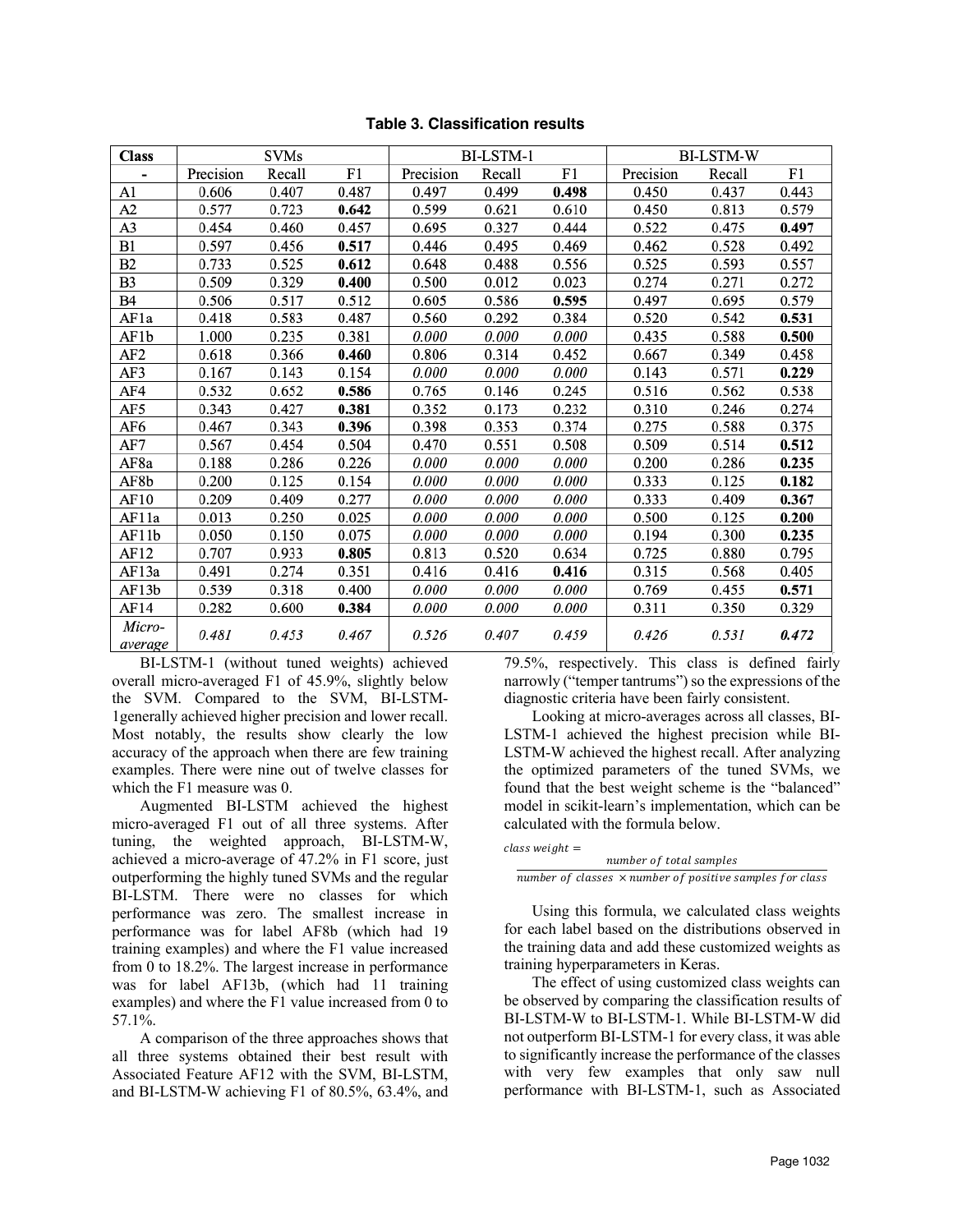Features AF8a - AF11b, AF13b, and AF14. (However, in the cases of AF11a and AF14, SVM achieved higher recall than BI-LSTM-W.) Even when BI-LSTM-W underperformed compared to the regular BI-LSTM-1, the margin is very small. The regular BI-LSTM-1 generally favors precision while BI-LSTM-W generally favors recall.

# **6. Discussion**

In this paper, we demonstrated some of the advantages and challenges of using deep learning in a real-world setting where large training data sets are not available. Deep learning networks use word embeddings as input features, which can encode semantics more richly than BOW. Combined with the BI-LSTM's ability to track long term dependencies, the BI-LSTM was able to make significant contributions to the learning task. In classes A3 and B4, the deep models achieved more than 4% gain in F1 compared to the SVMs. For the very sparse criteria such as AF11a and AF11b, the weighted BI-LSTM-W was able to achieve F-values over 20% although the SVMs and the regular BI-LSTM virtually learned nothing. The advantages of these models are evident.

We also show that the performance of deep learning hinges on model hyperparameters. Our manual search for the deep learning model architecture is guided, as much as possible, by theory and experience. However, due to their complex internal structure, even small changes to the number of internal units or dropout ratio can lead to significant changes to the network. By incorporating class weights, a single number calculated from one formula, we were able to increase the F1-measure from 0 to up 51% for AF11b. In this study, we have also shown that adjusting some parts of the network will affect other aspects – by changing the class weights, we saw a change in performance of the BI-LSTM for all classes. Because we trained a single network for all 24 classes, adjusting the class weights or treatments for one class does affect the entire network. Yet, training a deep model for every single label would be very timeconsuming.

Revisiting our first research question in this study, one of our interesting findings is the effectiveness of well-tuned SVMs on text data. Compared to deep learning models, it is much more feasible to carefully tune an algorithm like the SVM. In our study, a well-tuned SVM outperformed BI-LSTM-1 in all but three classes, and the optimized BI-LSTM-W nearly half the classes. With a few exception, such as when the data sparsity issue is extreme, the differences in F1 between SVM and deep learning are within 10%. The performance of the SVM can serve as a robust ML baseline, and even provide a rough estimate of the results to be expected from deep learning.

Our second research question focuses on whether insights from tuning traditional ML models can inform training and parameter tuning for deep learning. This study has shown that insights gained about our data through the SVM – such as the importance of class weights on this data – can be leveraged to improve the deep learning approach. Notably, optimized weights learned helped us avoid null performance for extremely rare classes. However, class weights are just one of many hyperparameters that may significantly affect the performance of deep learning. Hypermeters such as the number of layers, dropout ratio, or size of hidden layers do not have theoretical analogs in other ML models, so we still need to explore other methods for their optimization.

# **7. Lessons learned and future research**

While deep learning methods have demonstrated the potential for a variety of machine learning applications, they are not the best approach for every scenario. In our real-world problem of ASD surveillance, with complex class definitions and small amounts of training data, SVMs can solve the problem nearly as well as a state-of-the-art BI-LSTM model. Since SVMs can be trained and tuned more quickly than deep learning models, they should be among the first options to be considered when experimenting with machine learning approaches for real-world problems. We are also able to glean useful information about our data and improve the training of deep learning models, such as correcting for class imbalance using optimal ratios found while tuning SVMs.

To continue our work with extracting ASD diagnostic criteria and associated features from EHR given our limited dataset, we will explore other nondeep learning-based ML approaches, such as ensemble methods and shallow neural networks. This study has also shown that there are several classes in our dataset for which we have extremely little training data. In future efforts to develop automated diagnostic criteria or feature selection, we will consider alternative approaches such as a rule-based system, bootstrapping, or data generation to generate training data.

### **8. Acknowledgement**

The data presented in this paper were collected by the Centers for Disease Control (CDC) and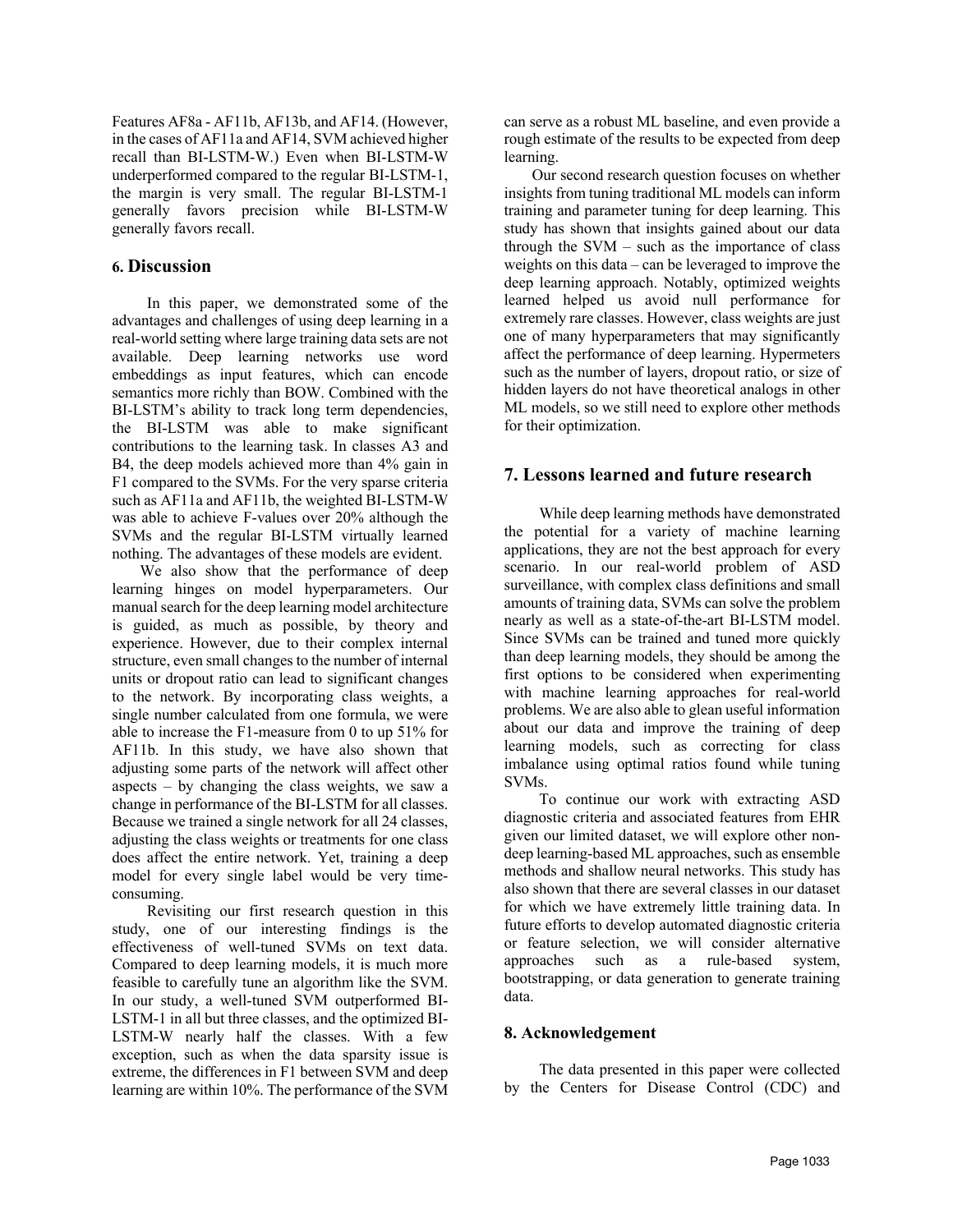Prevention Autism and Developmental Disabilities Monitoring (ADDM) Network supported by CDC Cooperative Agreement Number 5UR3/DD000680. This project was supported by grant number R21HS024988 from the Agency for Healthcare Research and Quality. The content is solely the responsibility of the authors and does not necessarily represent the official views of the Agency for Healthcare Research and Quality.

### **9. References**

[1] J. Baio, L. Wiggins, D. L. Christensen, M. J. Maenner, J. Daniels, Z. Warren, M. Kurzius-Spencer et al., "Prevalence of Autism Spectrum Disorder Among Children Aged 8 Years—Autism and Developmental Disabilities Monitoring Network, 11 Sites, United States, 2014," MMWR. Surveillance Summaries, vol. 67, 2018.

[2] A. V. S. Buescher, Z. Cidav, M. Knapp, and D. S. Mandell, "Costs of Autism Spectrum Disorders in the United Kingdom and the United States," JAMA Pediatrics, vol. 168, no. 8, 2014, pp. 721-728.

[3] American Psychiatric Association, Diagnostic and statistical manual of mental disorders (DSM-V). American Psychiatric Pub, 2013.

[4] A. Hevner, R, M. T. Salvatore, J. Park, and S. Ram, "Design science in information systems research," MIS quarterly, vol. 28, no. 1, 2004, pp. 75-105.

[5] T. Ching et al., "Opportunities and obstacles for deep learning in biology and medicine," Journal of The Royal Society Interface, vol. 15, no. 141, 2018, p. 20170387.

[6] R. Miotto, F. Wang, S. Wang, X. Jiang, and J. T. Dudley, "Deep learning for healthcare: review, opportunities and challenges," Briefings in Bioinformatics, vol. 19, no. 6, 2017, pp. 1236-1246.

[7] J. H. Martin and D. Jurafsky, Speech and language processing: An introduction to natural language processing, computational linguistics, and speech recognition. Pearson/Prentice Hall Upper Saddle River, 2009.

[8] American Psychiatric Association, Diagnostic and statistical manual-text revision (DSM-IV-TR). American Psychiatric Association, 2000.

[9] J. Hirschberg and C. D. Manning, "Advances in natural language processing," Science, vol. 349, no. 6245, 2015, pp. 261-266.

[10] T. Mikolov, K. Chen, G. Corrado, and J. Dean, "Efficient estimation of word representations in vector space," arXiv preprint arXiv:1301.3781, 2013.

[11] Z. Yin, M. Harrell, J. L. Warner, Q. Chen, D. Fabbri, and B. A. Malin, "The therapy is making me sick: how online portal communications between breast cancer patients and physicians indicate medication discontinuation," Journal of the American Medical Informatics Association, vol. 25, no. 11, pp. 1444-1451.

[12] C. Bejan et al., "Mining 100 million notes to find homelessness and adverse childhood experiences: 2 case studies of rare and severe social determinants of health in electronic health records," Journal of the American Medical Infomatics Association, 2017.

[13] S. Pradhan et al., "Evaluating the state of the art in disorder recognition and normalization of the clinical narrative," Journal of the American Medical Informatics Association, vol. 22, no. 1, 2015, pp. 143-154.

[14] R. Sullivan, R. Yao, R. Jarrar, J. Buchhalter, and G. Gonzalez, "Text Classification towards Detecting Misdiagnosis of an Epilepsy Syndrome in a Pediatric Population," AMIA Annual Symposium Proceedings, vol. 2014, 11/14 2014, pp. 1082-1087.

[15] K. Roberts et al., "A machine learning approach for identifying anatomical locations of actionable findings in radiology reports," AMIA Annual Symposium Proceedings, vol. 2012, 2012, pp. 779-88.

[16] K. Haerian, H. Salmasian, and C. Friedman, "Methods for identifying suicide or suicidal ideation in EHRs," AMIA Annual Symposium Proceedings, 2012, vol. 2012, 2012 , pp. 1244-53.

[17] G. Leroy, Y. Gu, S. Pettygrove, and M. Kurzius-Spencer, "Automated Lexicon and Feature Construction Using Word Embedding and Clustering for Classification of ASD Diagnoses Using EHR," in International Conference on Applications of Natural Language to Information Systems, 2017, pp. 34-37.

[18] S. Moon, S. Pakhomov, and G. B. Melton. "Automated disambiguation of acronyms and abbreviations in clinical texts: window and training size considerations," AMIA Annual Symposium Proceedings, vol. 2012, 2012, pp. 1310- 9.

[19] N. V. Chawla, N. Japkowicz, and A. Kotcz, "Special issue on learning from imbalanced data sets," ACM Sigkdd Explorations Newsletter, vol. 6, no. 1, 2004, pp. 1-6.

[20] T. Young, D. Hazarika, S. Poria, and E. Cambria, "Recent trends in deep learning based natural language processing," IEEE Computational intelligence magazine, vol. 13, no. 3, 2018, pp. 55-75.

[21] Y. Kim, "Convolutional Neural Networks for Sentence Classification," Proceedings of the 2014 Conference on Empirical Methods in Natural Language Processing EMNLP 14, Doha, Qatar, 2014.

[22] A. Conneau, H. Schwenk, L. Barrault, and Y. Lecun, "Very Deep Convolutional Networks for Text